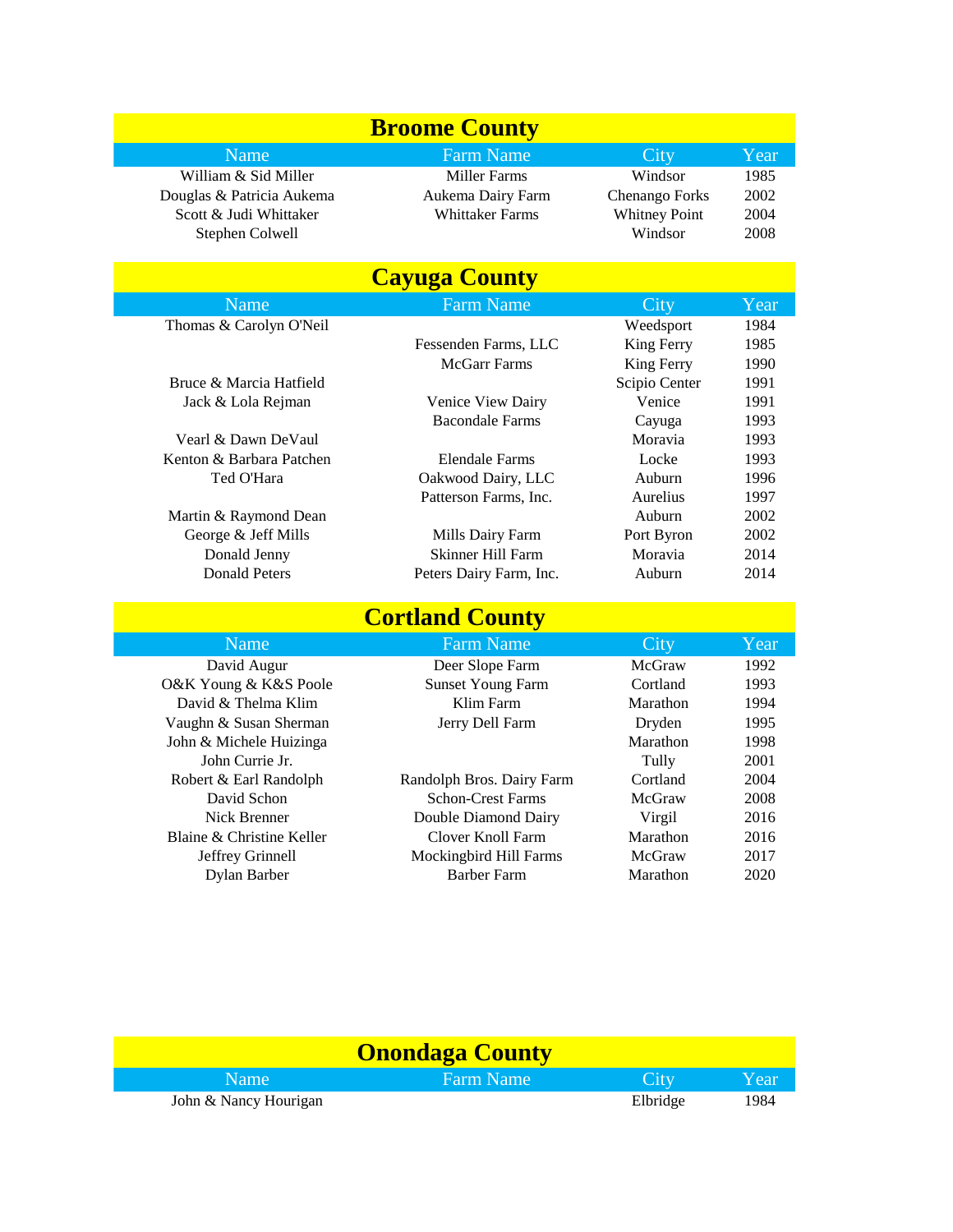| James Smith                    | Tre-G Farms LLC          | <b>Manlius</b>     | 1985        |
|--------------------------------|--------------------------|--------------------|-------------|
| Ken Young                      | Twin Birch Dairy         | <b>Skaneateles</b> | 1987        |
| Charles & Frederick Luchsinger |                          | Syracuse           | 1988        |
| Dale VanErden                  | <b>East View Farm</b>    | Fabius             | 1989        |
| Michael D. Hourigan            |                          | Syracuse           | 1990        |
| Thurlow Cowles & Family        |                          | Marietta           | 1991        |
| Carl H. Dennis                 |                          | <b>Manlius</b>     | 1992        |
| <b>Bradley Cates</b>           |                          | Preble             | 1993        |
| Robert, Pearl & Bruce Card     | Card Farm                | <b>Skaneateles</b> | 1997        |
| Thomas C. Trinder              | <b>Trinder Farm</b>      | Fabius             | 1998        |
| Dale VanErden                  | Venture Farms, LLC       | Tully              | 1999        |
| Ben & Carolyn Turner           | Maplelane Manor Farm     | Apulia Station     | <b>2000</b> |
| <b>Richard Fesko</b>           |                          | <b>Skaneateles</b> | 2000        |
| Doug & Penny Bratt             | <b>Bratt Farms</b>       | Memphis            | 2004        |
| Phillip Potter                 | <b>Potter Farms</b>      | Tully              | 2006        |
| Richard & Lisa Bruno           | <b>Twin Farms</b>        | Cazenovia          | 2007        |
|                                | Scholten Dairy Farm      | Baldwinsville      | 2008        |
|                                | <b>Frazee Farms</b>      | Fabius             | 2008        |
| James & Marcia Masters         | <b>Memory Lane Farms</b> | Marietta           | 2008        |
| Karen + Mike Hooper            | River Ridge Dairy, LLC   | Memphis            | 2019        |
|                                |                          |                    |             |

| <b>Oswego County</b>       |                  |          |      |  |
|----------------------------|------------------|----------|------|--|
| 'Name                      | <b>Farm Name</b> | City     | Year |  |
| William G. Summerville     |                  | Fulton   | 1984 |  |
| David Rudd                 |                  | Lacona   | 1985 |  |
| Lawrence & Joyce Wilkinson |                  | Mexico   | 1988 |  |
| Carl Sampson               | Maryline Farms   | Richland | 2002 |  |
| <b>Tioga County</b>        |                  |          |      |  |

| <u>Tiuga Cuulity</u> |                             |                       |                |      |
|----------------------|-----------------------------|-----------------------|----------------|------|
|                      | <b>Name</b>                 | <b>Farm Name</b>      | City           | Year |
|                      | Henry & Lois Huizinga       | Hen-Lo Farm           | Owego          | 1993 |
|                      | Joseph & Deborah Stocks     |                       | Owego          | 1996 |
|                      | Matthew & Katherine Kuhlman | M.K. Dairy            | Owego          | 1999 |
|                      |                             | Crest Valley Farm     | <b>Nichols</b> | 2000 |
|                      | <b>Richard Brink</b>        |                       | <b>Barton</b>  | 2000 |
|                      | Robert Aman                 | AA Dairy              | Candor         | 2003 |
|                      | Robert & Darlene Howland    | <b>Howland Acres</b>  | Candor         | 2008 |
|                      | R. Dewey & Bonnie D. Mead   |                       | Owego          | 2008 |
|                      | <b>Ruth Strong</b>          | Stronghaven Farm, LLC | <b>Barton</b>  | 2016 |
|                      | <b>Timothy Lawton</b>       | Lawtons Jersey Farm   | Newark Valley  | 2021 |
|                      |                             |                       |                |      |

| <b>Tompkins County</b>                   |                                |                     |              |
|------------------------------------------|--------------------------------|---------------------|--------------|
| Name:                                    | Farm Name                      | City                | Year         |
| Ron Space & Son<br>Lewis & Linda Stuttle | Millbrook Farm<br>Lew-Lin Farm | Freeville<br>Dryden | 1984<br>1985 |